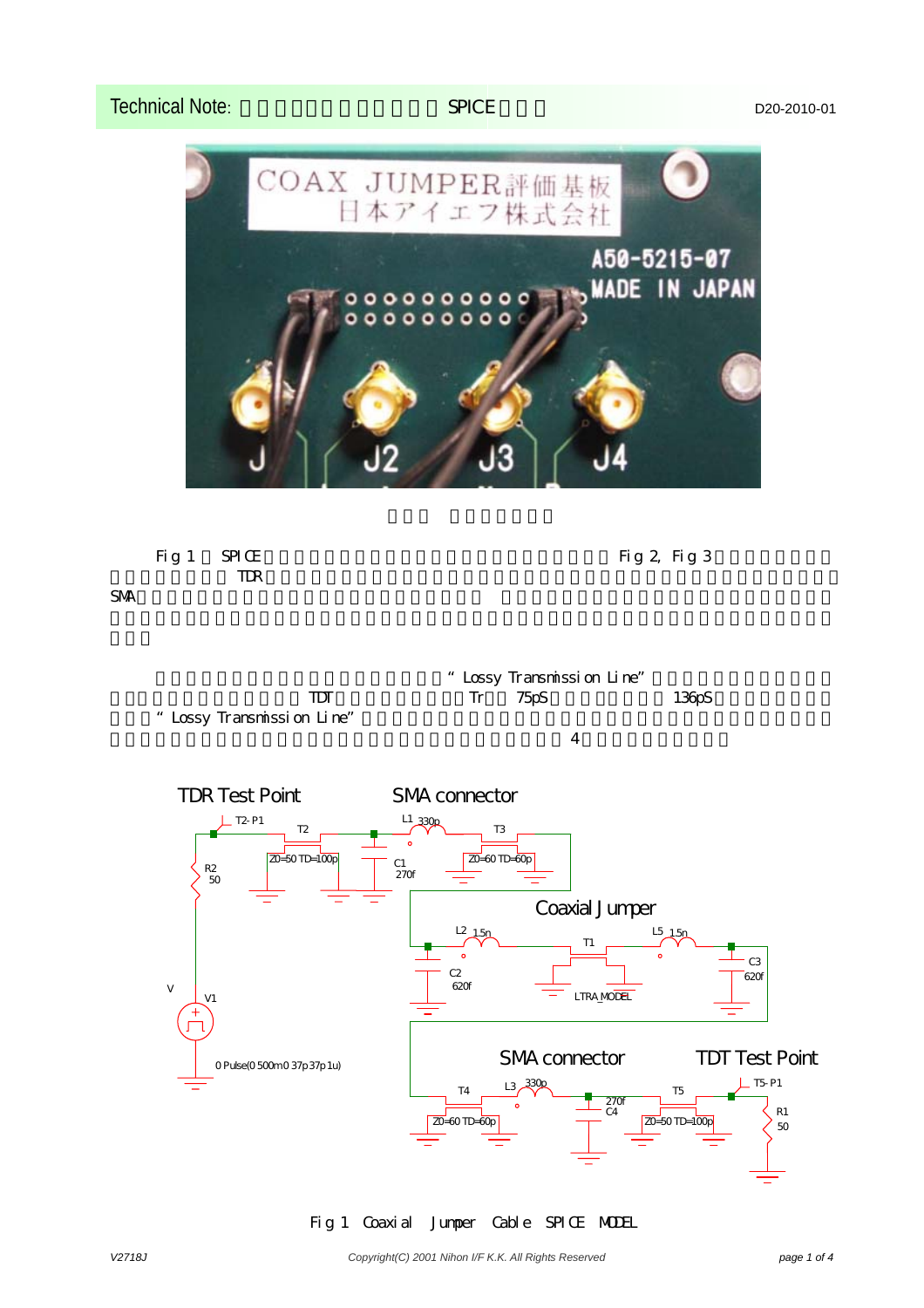## Technical Note: <br>
Technical Note: Property D20-2010-01







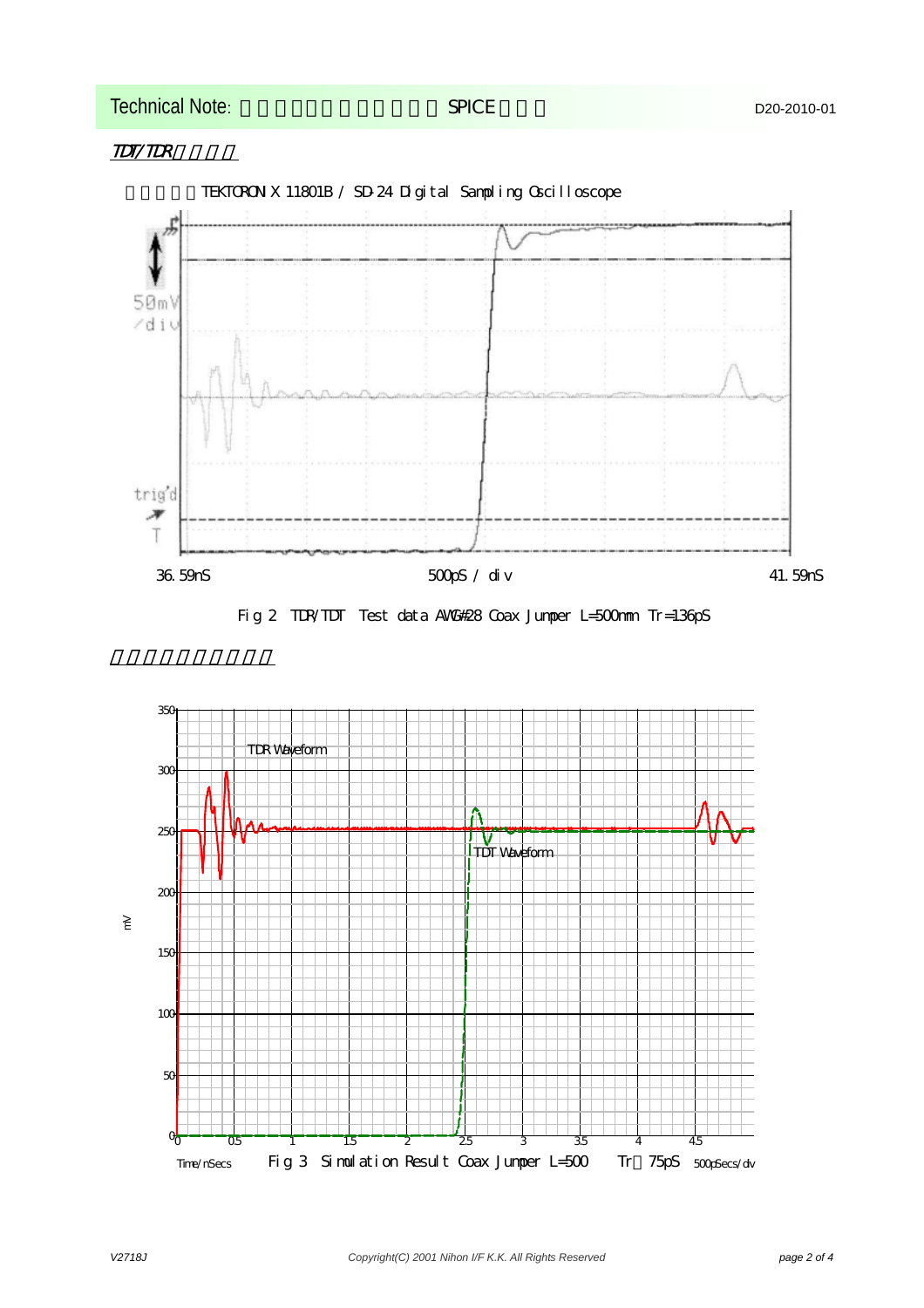



\* C:\My Documents\spice data\Coax Jumper\Coaxial\_Jumper.sxsch \*#SIMETRIX O\$T1 L2 N O T1 P2 O LTRA\$T1 .MODEL LTRA\$T1 LTRA R=0.25 C=8.2e-011 L=2.1e-007 LEN=0.5 REL=1 ABS=1 T2 R2\_P 0 T2\_P2 0 Z0=50 TD=100p T3 T3\_P1 0 T3\_P2 0 Z0=60 TD=60p  $T4$  L5 N O L3 P O Z0=60 TD=60p T5 L3\_N 0 T5\_P2 0 Z0=50 TD=100p V1 R2\_N 0 0 Pulse(0 500m 0 37p 37p 1u)  $L1$  T2 $\bar{P}$ 2 T3 $\bar{P}$ 1 330p L2 T3\_P2 L2\_N 1.5n L3 L3\_P L3\_N 330p L5 T1\_P2 L5\_N 1.5n .graph T5\_P2 curveLabel="T5-P1" nowarn=true ylog=auto .graph R2\_P curveLabel="T2-P1" nowarn=true ylog=auto C4 L3\_N 0 270f C2 T3\_P2 0 620f C3 L5\_N 0 620f C1 T2\_P2 0 270f R1 T5\_P2 0 50 R2 R2\_P R2\_N 50

.TRAN 5n